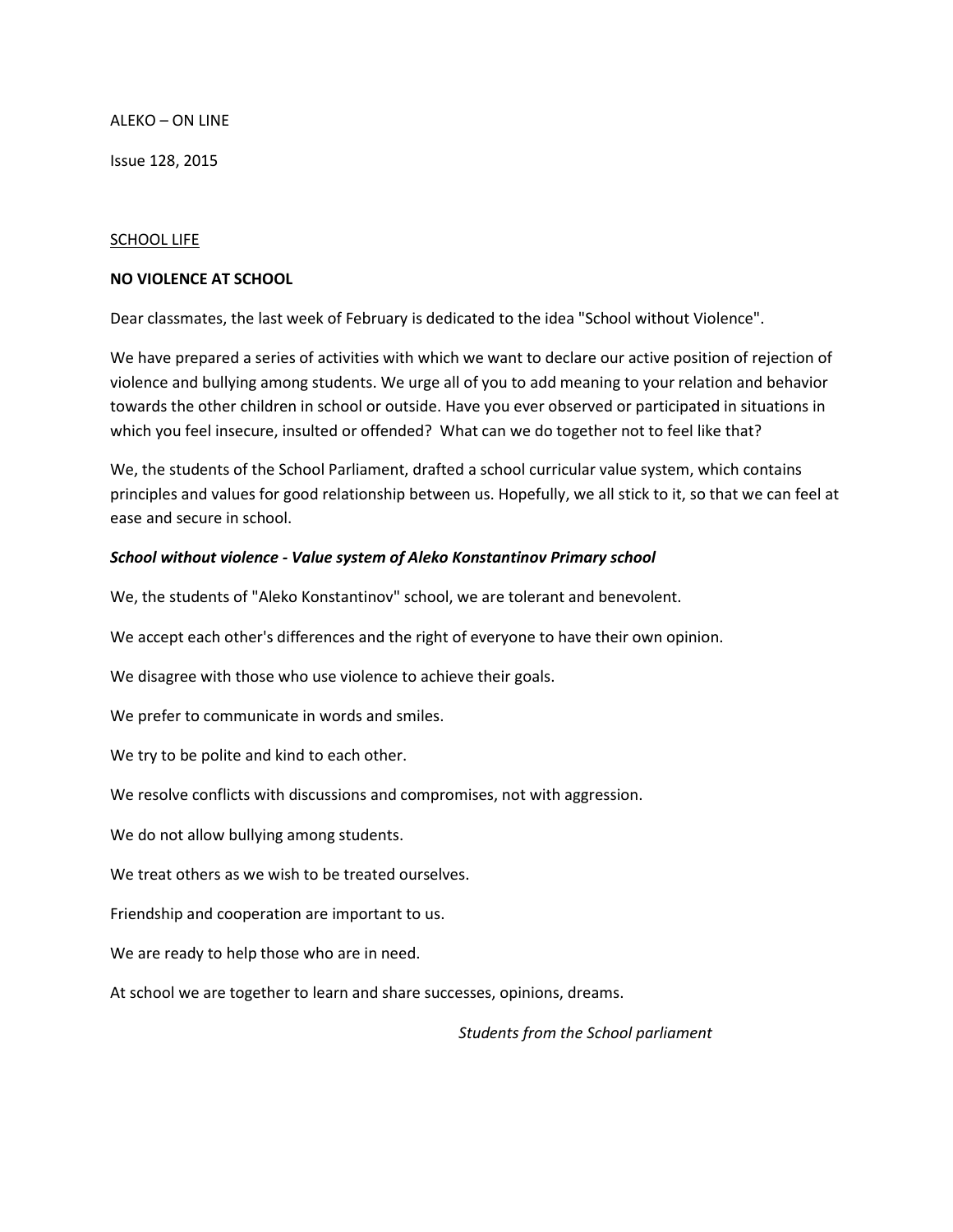## **National Competition of Creative Writing in English, 2015**

The Bulgarian competition of creative writing in English was held for the first time in 2011 as part of the "International Olympiad in writing", a project of volunteers from the Peace Corps in different countries. The competition is organized by the "Corps of education and development - KORPlus "supported by the Ministry of Education and Science.

For the second consecutive year, students from sixth and seventh grade in our school participated in the race. On 02.10.2015 within 60 minutes they had to write an essay in English language on one of three interesting and unusual topics.

For the sixth grade students the topics to be chosen were:

"How the ladybug got her spots"; "Amazing rainbow door"; "When candy grew legs".

For the seventh graders the following topics were offered:

"Children should not play with ghost stories"; "If you could give a peacock a paintbrush"; "A bottle's Journey".

The essays will be evaluated by a regional jury, and the best of them will be sent to an international jury to select the winners in each age group.

Good luck to our contestants!

# **Exhibition dedicated to the 142nd anniversary of the death of the Apostle of Freedom - Vasil Levski**

Students from the seventh grade showed admiration and reverence to the noble personality of the Apostle by their drawings.

Most of them chose to recreate the image of Levski, sealed in their mind as an example of a holy man who fought for the freedom of Bulgaria.

### **"Success" project**

Pleinair - "I paint the world around us"

In "I paint the world around us" pleinair, headed by Elena Georgieva, took part students from 5th and 6th grade who, besides a great gift to paint, have a desire to improve their skills and are implemented in this field.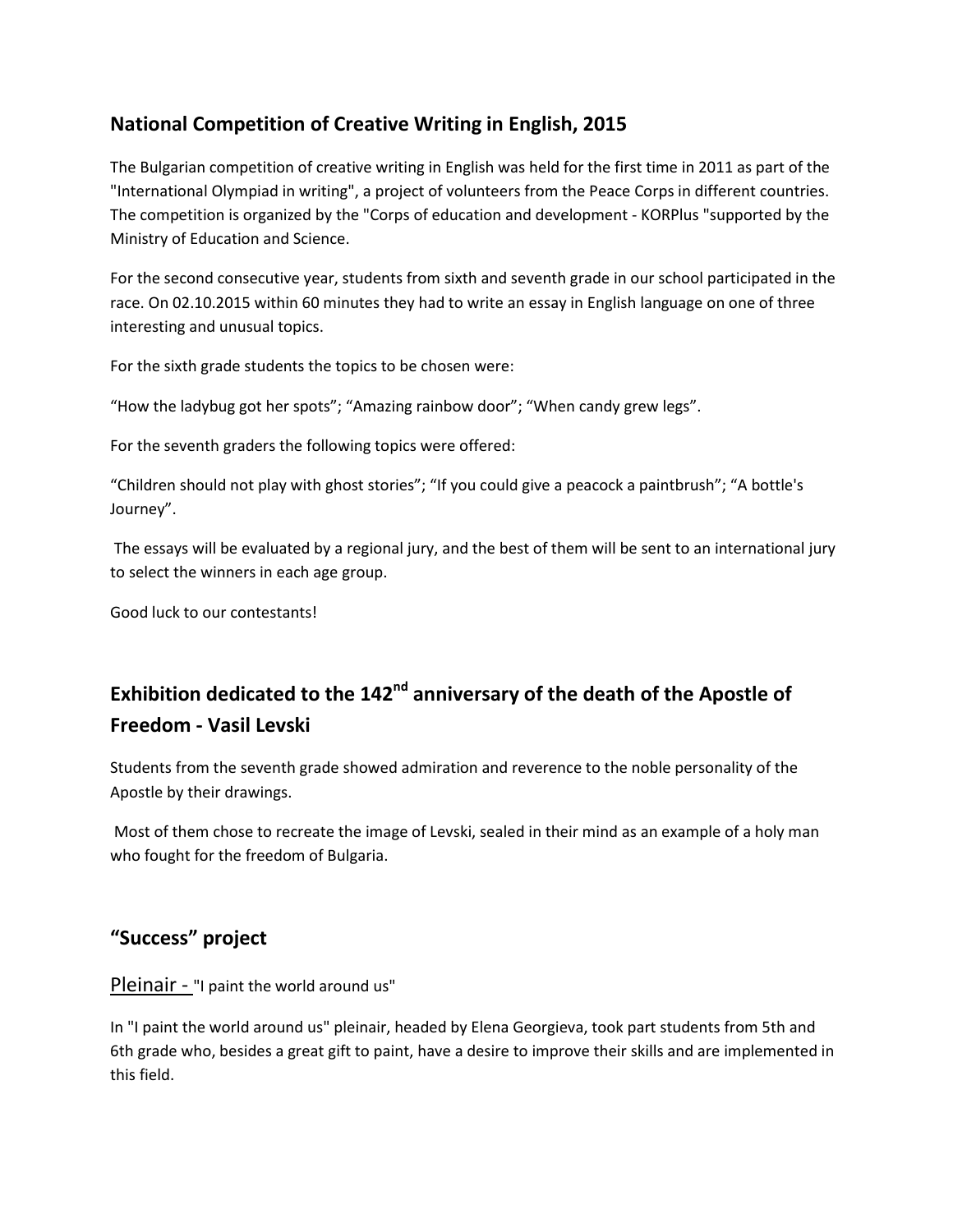Studying of various means of expression in the visual arts is included in the sessions as well as materials and techniques. Visits to museums and examination of a house from the Revival period, its exterior and interior are planned, also making Christmas decorations. A "Drawing with spray" topic is set, too. The purpose of this pleinair is to improve children`s skills in making different personal types of drawings and images. An exhibition event is planned which will include most of their works.

We have also organized a visit to the Art Gallery, the students aiming to paint a picture copy of a Bulgarian classic.

#### IN THE WORLD OF ART

#### **145 years since the birth of Angel Bukoreshtliev**

#### **(January 31,1870 – January 3, 1950)**

Angel Atanasov Bukoreshtliev is a Bulgarian public figure, composer, choral and orchestral conductor and folklorist. One of the pioneers of Bulgarian professional music and a representative of the so-called first generation of Bulgarian composers.

He was born in the village of Plevnya, Drama ( today in Greece) and a brother of officer Andrew

Bukoreshtliev and Botev's detachment Sava Bukoreshtliev. In 1890 he graduated the Organ School in Prague. Participated in the creation and the first appearances of the opera department of the Metropolitan dramatic opera company. He was the first concert piano performer in Bulgaria, performing a concert on the stage of the Military Club in Sofia in 1890

#### SCHOOL FOR PARENTS

### **What is violence?**

### **What is harassment?**

According to the Law of child`s protection" violence" is every act of physical, psychological or sexual abuse, neglect, commercial or other operation leading to actual or speculating harm of the health, life, development or dignity of the child, which may take place in the family, school and social environment.

Physical violence is "causing personal injury, including causing pain or suffering without health disorder.

Psychological violence are "all actions which may have a harmful effect on the mental health and child`s development, such as understatement, mocking attitude, threatening, discrimination, rejection or other forms of negative attitudes and non-ability of parents to ensure appropriate supportive environment. Harassment is a form of violence, which is determined as a conscious summary of negative actions which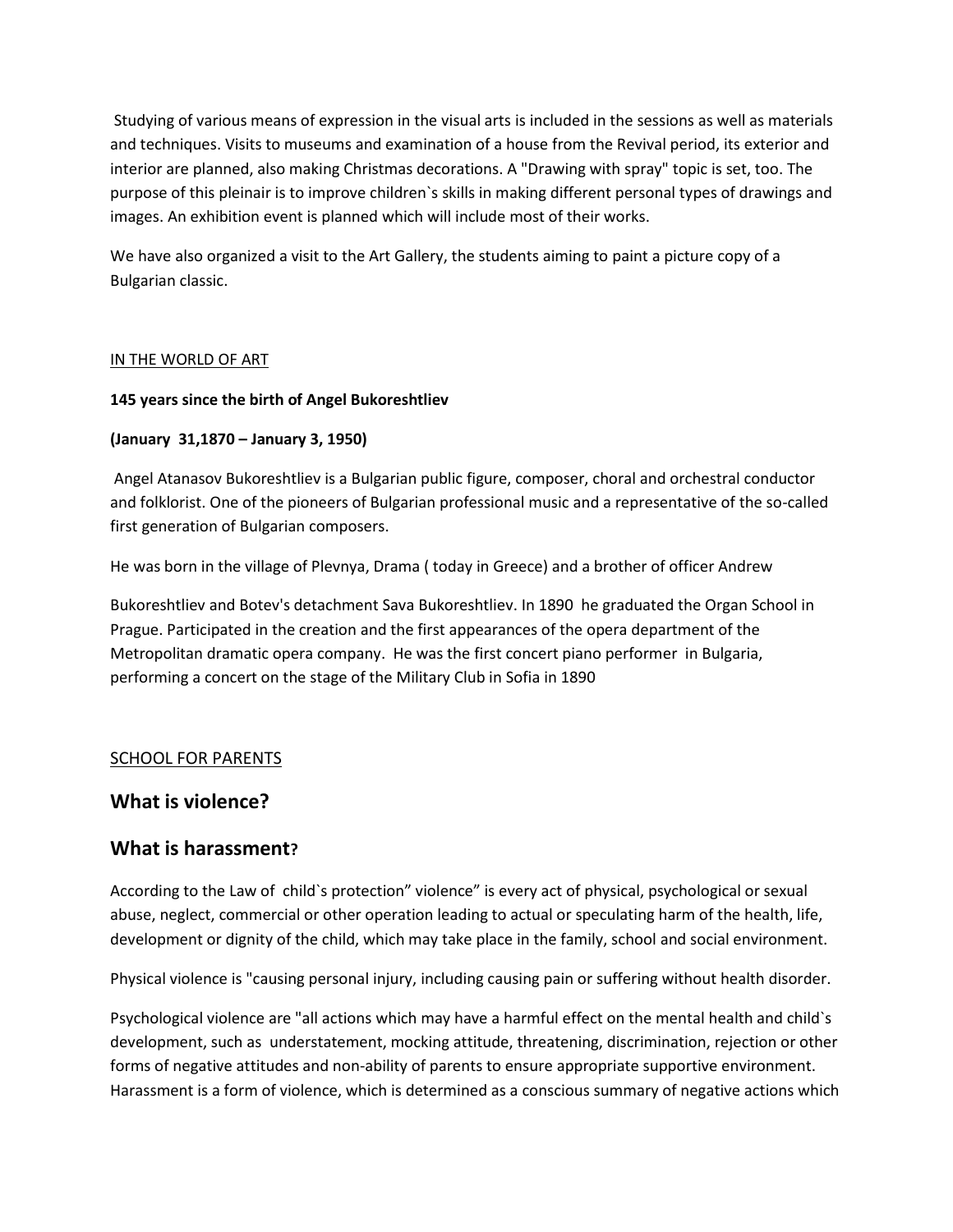are fixed and targeted to a student by another student or a group. The following behavioral characteristics are a key to understand bullying:

• a malicious event, which aims to hurt or humiliate a child;

• it is performed by a position of strength, as one person uses its dominant position to injure another person physically or mentally, to humiliate or isolate him from the social life;

• it is repeated several times over time, and is not a single and isolated act of aggression.

Harassment can cover a very wide range of behaviors. It can be expressed in direct attacks (hitting, threatening , menace, irritation, mockery, calling offensive nicknames, sexual remarks) or be indirect (such as spreading rumors or encouraging others to reject or exclude from a friendly environment).

Harassment acts can generally be divided into the following major groups:

-Physical abuse - pushing, pinching, destroying, hitting, causing pain, tripping, closing in a room;

-Verbal harassment - intimation, mocking, humiliation, threats, insults;

-Psychic - intimation, mocking, joking, understatement, threats, blackmailing, damage of property, theft and throwing objects, unfriendly monitoring;

-Social bullying – avoidance, ignorance, exclusion from activities, spreading malicious rumors, pressure on others not to enter into friendly relations with children that are subject to abuse, isolation.

-Cyber bullying - harassment conducted on internet or by mobile phones. It includes sending or publishing photos and comments with offensive content humiliating the child's personality on the web.

#### IN THE FIELD OF JOBS

### **What job should I choose?**

### **Geographer**

A geographer makes researches of nature and the use of land areas, explores the mutual relations between man and nature. It examines the human impact on climate, soil, plants and animals in a given area, and the interdependence between regions.

He collects data on physical characteristics of a region, climate, soil and other vegetation. He advises governments and organizations establishing limits between nations or administrative divisions. He prepares reports on research on certain problems. He draws maps, graphs and charts and explores the characteristics of populations in an area.

To become a geographer, you must have a university degree in geography.